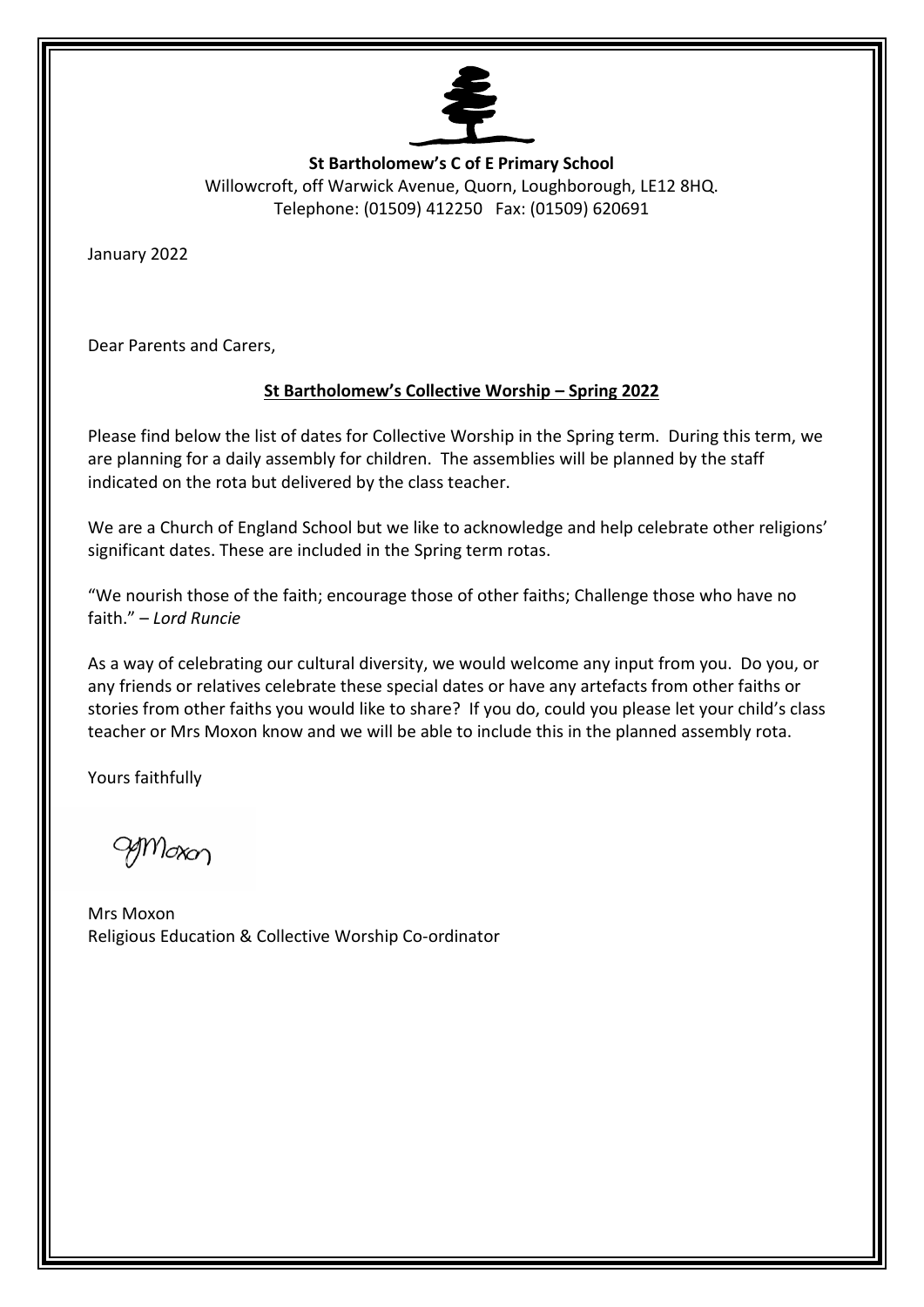# **Monday**

Assemblies 8.55am - 9.15am

| Date                     | <b>Theme</b>                                     | <b>Teacher</b><br>Responsible |
|--------------------------|--------------------------------------------------|-------------------------------|
| 3 <sup>rd</sup> January  | <b>Bank Holiday</b>                              |                               |
| 10 <sup>th</sup> January | Jesus said, 'I am the light of the world'        | Mr Clark                      |
| 17 <sup>th</sup> January | Jesus said, 'I am the good shepherd'             | Mr Munro                      |
| 24 <sup>th</sup> January | Jesus said, 'I am the bread of life'             | Ms Daley                      |
| 31 <sup>st</sup> January | Jesus said, 'I am the resurrection and the life' | Rev. Smith                    |
| 7 <sup>th</sup> February | Jesus said, 'I am the vine'                      | Mr Munro                      |

| Date                      | Theme                                                               | Teacher            |
|---------------------------|---------------------------------------------------------------------|--------------------|
|                           |                                                                     | <b>Responsible</b> |
| 21 <sup>st</sup> February | Jesus said, 'I am the door'                                         | Mr Clark           |
| 28 <sup>th</sup> February | Jesus said, 'I am the way, the truth and the life'                  | Mrs Campbell       |
| $7th$ March               | Jesus said, 'Love God '                                             | Ms Daley           |
| 14 <sup>th</sup> March    | Jesus said, ' love your neighbour as I have loved you'              | Mr Munro           |
| $21st$ March              | Jesus said, 'love one another'                                      | Rev. Smith         |
| 28 <sup>th</sup> March    | Jesus said, 'this is my body'                                       | Mr Munro           |
| 4 <sup>th</sup> April     | Jesus said 'father, forgive them for they know not what<br>they do' | Rev. Smith         |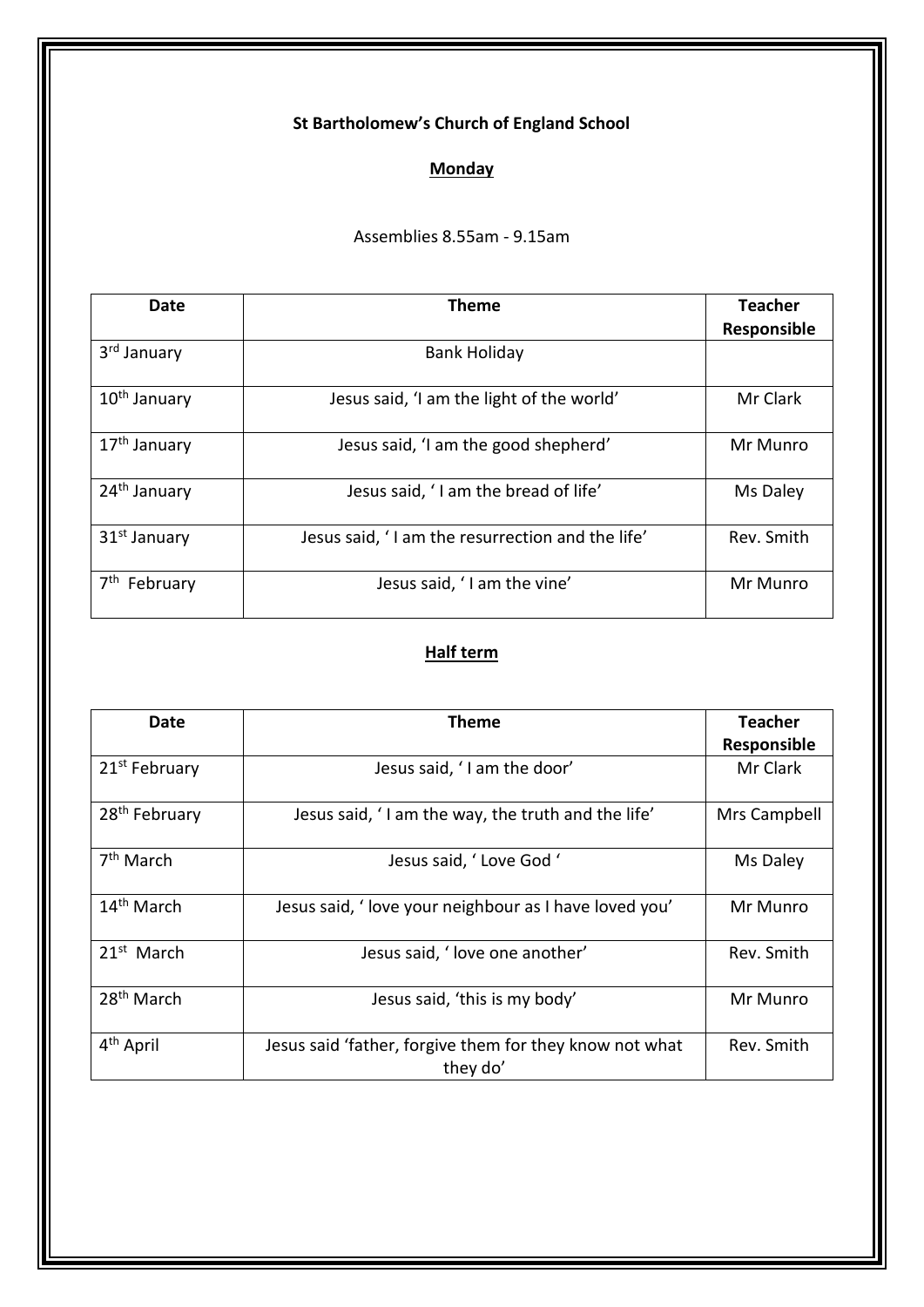### **Tuesday**

KS2 Assemblies 8.55am – 9.15am

#### **Theme – Church Liturgy**

| Date                        | <b>Theme</b>                                 | <b>Teacher</b><br>Responsible |
|-----------------------------|----------------------------------------------|-------------------------------|
| 4 <sup>th</sup> January     | Jesus' birth brings recognition and conflict | Mr Wright                     |
| 11 <sup>th</sup> January    | Jesus hears who he really is                 | Mr Evans-Bolger               |
| 18 <sup>th</sup> January    | Jesus refuses to misuse his powers           | Mrs McLugash                  |
| 25 <sup>th</sup> January    | Jesus chooses people to help him             | <b>Miss Taylor</b>            |
| 1 <sup>st</sup><br>February | Jesus gets to work and heals                 | <b>Mrs Marriott</b>           |
| 8 <sup>th</sup> February    | Jesus teaches 'Love your neighbour'          | Mrs Tuckwell                  |

| Date                      | Theme                                                                       | <b>Teacher Responsible</b> |
|---------------------------|-----------------------------------------------------------------------------|----------------------------|
| 22 <sup>nd</sup> February | Jesus teaches about forgiveness                                             | Mrs Lawrence               |
| $1st$ March               | Jesus teaches about responsibility for those in need                        | Mrs Spray                  |
| 8 <sup>th</sup> March     | Jesus explains his death                                                    | Miss Gray                  |
| 15 <sup>th</sup> March    | Jesus' enemies take him /OR<br>9am Whole School - Open the Book in the hall | <b>SMT</b>                 |
| 22 <sup>nd</sup> March    | Jesus is put on trial /OR<br>9am Whole School - Open the Book in the hall   | SMT                        |
| 29 <sup>th</sup> March    | Jesus dies /OR<br>9am Whole School - Open the Book in the hall              | <b>SMT</b>                 |
| 5 <sup>th</sup> April     | Reflection by Mr Munro and Lighthouse team                                  | Mr Munro                   |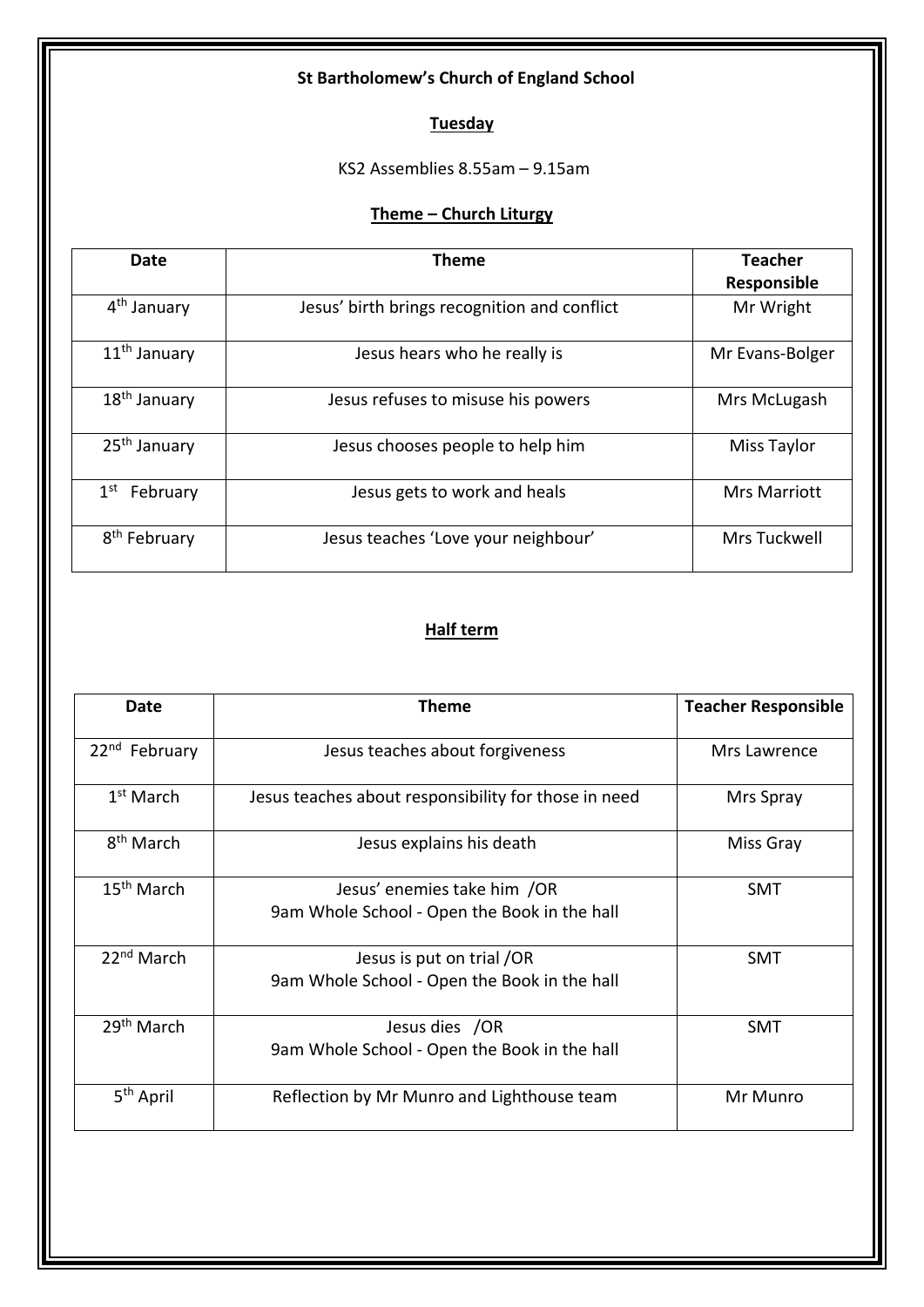# **Tuesday**

KS1 Assemblies 10.30am – 10.45am

### **Open the Book**

| <b>Date</b>              | <b>Theme</b>  | <b>Teacher</b><br>Responsible |
|--------------------------|---------------|-------------------------------|
| 4 <sup>th</sup> January  | Open the Book | Mrs Dixon                     |
| 11 <sup>th</sup> January | Open the Book | <b>Miss Price</b>             |
| 18 <sup>th</sup> January | Open the Book | Mrs Mcintosh                  |
| 25 <sup>th</sup> January | Open the Book | Mr Applewhite                 |
| $1st$ February           | Open the Book | <b>Miss Cronin</b>            |
| 8 <sup>th</sup> February | Open the Book | <b>Mrs Barrass</b>            |

| Date                      | <b>Theme</b>                               | <b>Teacher</b><br>Responsible |
|---------------------------|--------------------------------------------|-------------------------------|
|                           |                                            |                               |
| 22 <sup>nd</sup> February | Open the Book                              | Mrs Campbell                  |
| $1st$ March               | Open the Book                              | Mrs Crossley                  |
| 8 <sup>th</sup> March     | Open the Book                              | Mrs Rowntree                  |
| 15 <sup>th</sup> March    | 9am Whole School - Open the Book           | <b>SMT</b>                    |
| 22 <sup>nd</sup> March    | 9am Whole School - Open the Book           | SMT                           |
| 29 <sup>th</sup> March    | 9am Whole School - Open the Book           | SMT                           |
| 5 <sup>th</sup> April     | Reflection by Mr Munro and Lighthouse team | Mr Munro                      |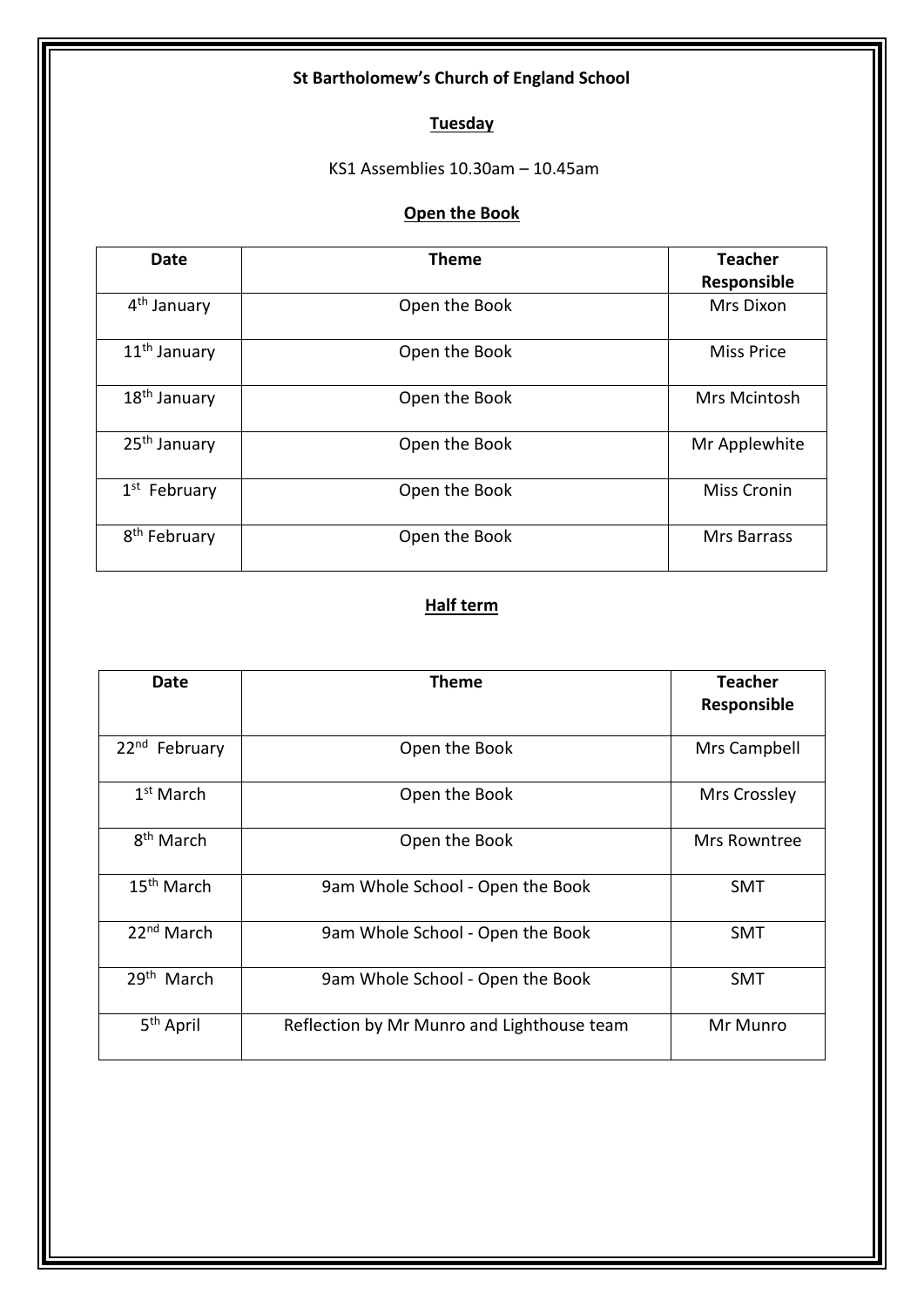### **Wednesday**

Well Done Assembly – 9.00-9.20am

| Date                     | <b>Theme</b>           | <b>Teacher Responsible</b> |
|--------------------------|------------------------|----------------------------|
| 5 <sup>th</sup> January  | <b>Teachers Choice</b> | Senior Management          |
|                          |                        | Team - In class            |
| 12 <sup>th</sup> January | <b>Teachers Choice</b> | Senior Management          |
|                          |                        | Team - In class            |
| 19 <sup>th</sup> January | <b>Teachers Choice</b> | Senior Management          |
|                          |                        | Team - In class            |
| 26 <sup>th</sup> January | <b>Teachers Choice</b> | Senior Management          |
|                          |                        | Team - In class            |
| 2 <sup>nd</sup> February | <b>Teachers Choice</b> | Senior Management          |
|                          |                        | Team - In class            |
| 9 <sup>th</sup> February | <b>Teachers Choice</b> | Senior Management          |
|                          |                        | Team - In class            |

| Date                   | Theme                                         | <b>Teacher Responsible</b> |
|------------------------|-----------------------------------------------|----------------------------|
| 23rd February          | <b>Teachers Choice</b>                        | Senior Management          |
|                        |                                               | Team - In class            |
| $2nd$ March            | <b>Teachers Choice</b>                        | Senior Management          |
|                        |                                               | Team - In class            |
| 9 <sup>th</sup> March  | <b>Teachers Choice</b>                        | Senior Management          |
|                        | <b>Assembly by Sandra Marshall, Methodist</b> | Team - In class            |
|                        | minister for Quorn                            |                            |
| 16 <sup>th</sup> March | <b>Teachers Choice</b>                        | Senior Management          |
|                        |                                               | Team - In class            |
| 23rd March             | <b>Teachers Choice</b>                        | Senior Management          |
|                        |                                               | Team - In class            |
| 30 <sup>th</sup> March | <b>Teachers Choice</b>                        | Senior Management          |
|                        |                                               | Team - In class            |
| 6 <sup>th</sup> April  | <b>Teachers Choice</b>                        | Senior Management          |
|                        |                                               | Team - In class            |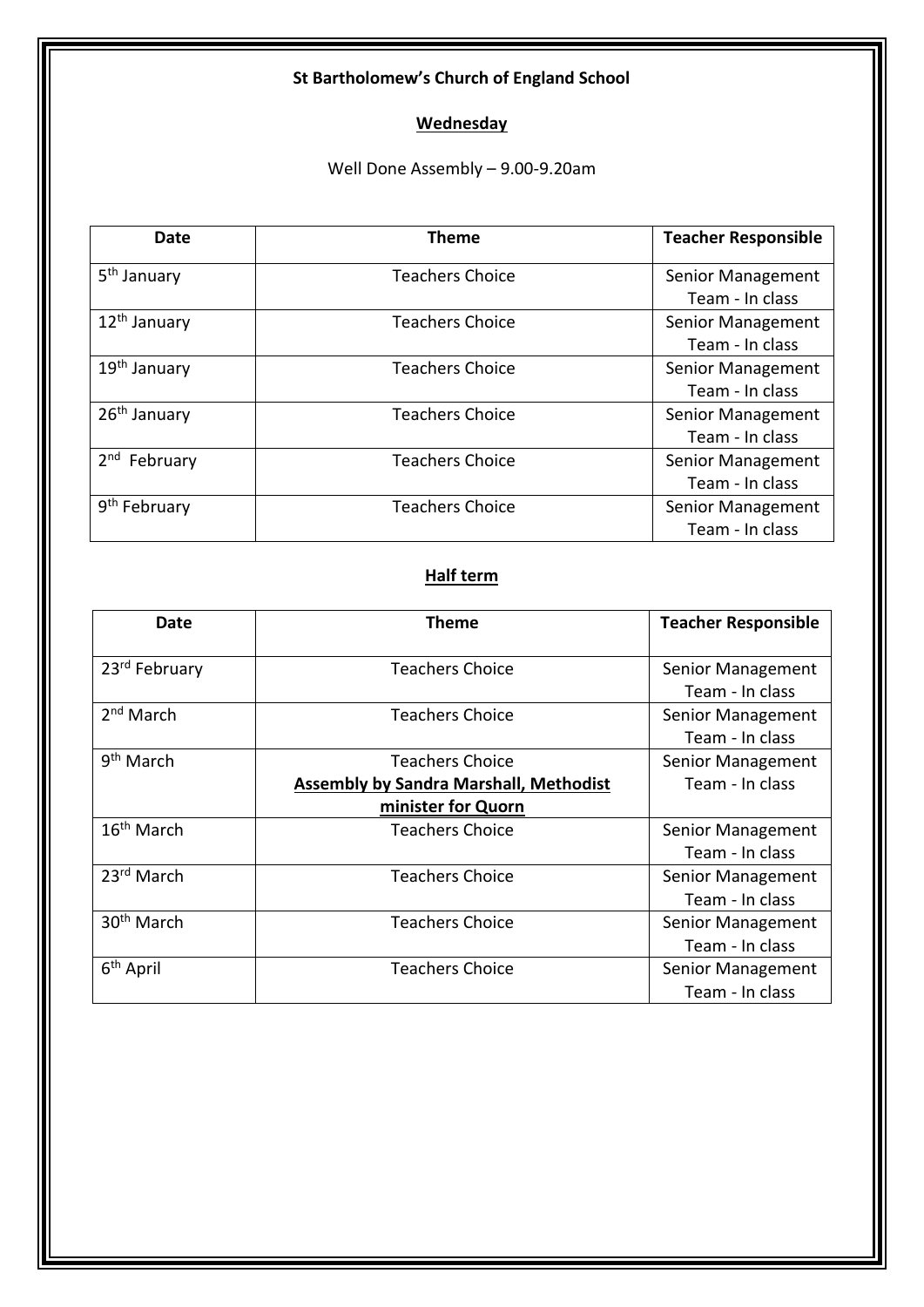### **Thursday**

KS2 Assemblies 8.55am - 9.15am

### **Theme – World Events and Curriculum**

| Date                      | <b>Theme</b>                                 | <b>Teacher</b><br>Responsible |
|---------------------------|----------------------------------------------|-------------------------------|
| 6 <sup>th</sup> January   | World Braille Day 4th January                | Mrs Moody and<br>Neil         |
| 13 <sup>th</sup> January  | RSPB Big Bird Watch                          | Miss Gray                     |
| 20 <sup>th</sup> January  | <b>Winter Olympics Values</b>                | Mrs Moxon                     |
| 27 <sup>th</sup> January  | <b>Holocaust Memorial Day</b>                | Mrs Oakland                   |
| 3 <sup>rd</sup> February  | Internet Safety Day 8 <sup>th</sup> February | <b>Mrs Francks</b>            |
| 10 <sup>th</sup> February | Children's Mental Health Week                | Mrs Moxon                     |

| Date                      | <b>Theme</b>                                     | <b>Teacher</b><br>Responsible |
|---------------------------|--------------------------------------------------|-------------------------------|
| 24 <sup>th</sup> February | Fairtrade Fortnight                              | Mr Evans-Bolger               |
| 3rd March                 | World Book Day 3rd / National Story Telling Week | Miss Fielden                  |
| 10 <sup>th</sup> March    | Holi - Hindu Festival                            | <b>Miss Taylor</b>            |
| $17th$ March              | World Science Week                               | Mrs French                    |
| 24 <sup>th</sup> March    | World Water Day                                  | Mr Wright                     |
| 31 <sup>st</sup> March    | Jewish Passover                                  | New year 3<br>teacher         |
| 7 <sup>th</sup> April     | World Health Day                                 | Mrs Spray                     |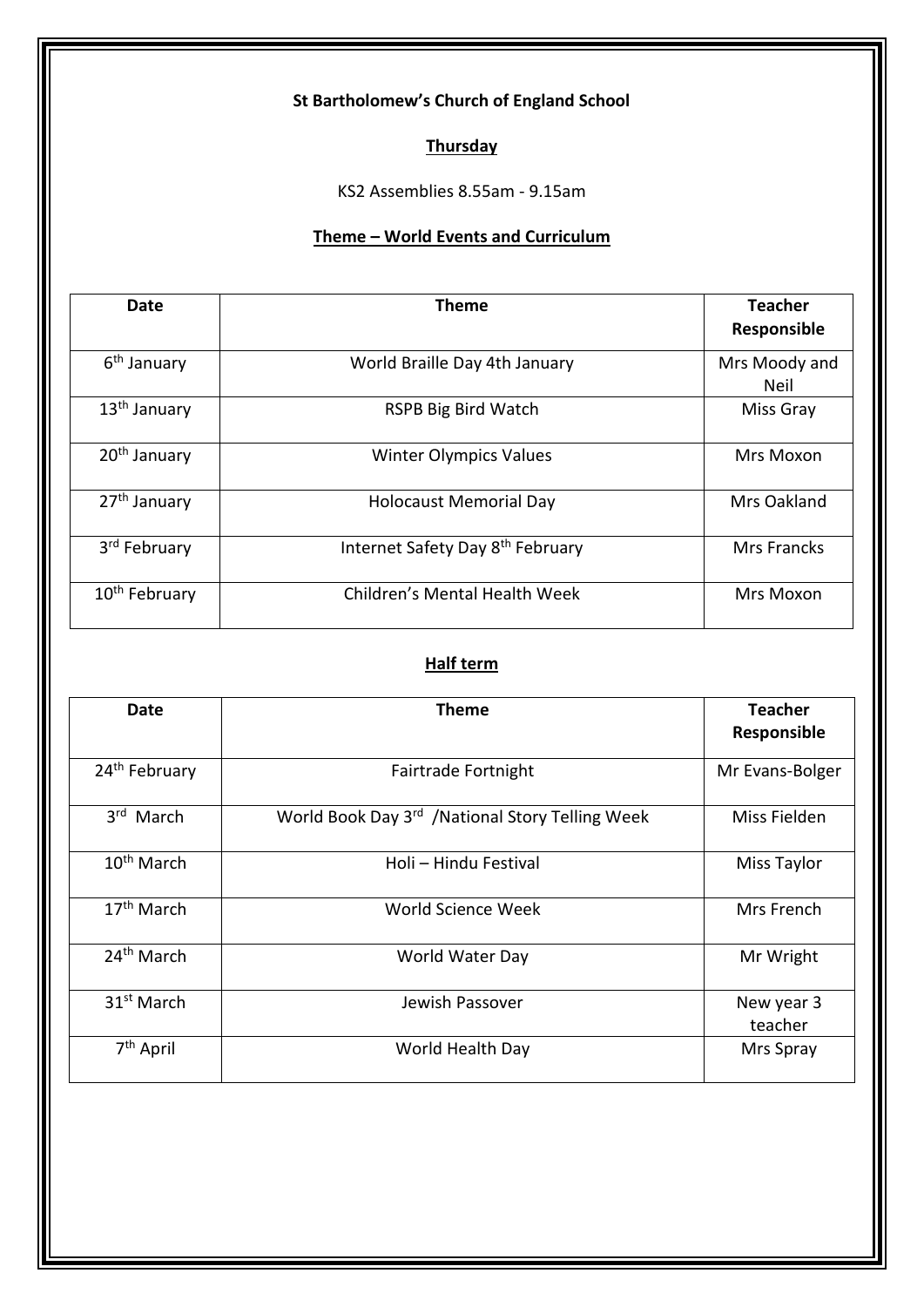### **Thursday**

KS1 Assemblies 10.30am – 10.45am

#### **Theme - World Events and Curriculum**

| Date                      | Theme                                   | <b>Teacher</b><br>Responsible |
|---------------------------|-----------------------------------------|-------------------------------|
| 6 <sup>th</sup> January   | World Braille Day 4th January           | Mrs Moody and<br>Neil         |
| 13 <sup>th</sup> January  | RSPB Big Bird Watch                     | Mrs Rowntree                  |
| 20 <sup>th</sup> January  | <b>Winter Olympics Values</b>           | Mr Applewhite                 |
| 27 <sup>th</sup> January  | <b>Holocaust Memorial Day</b>           | Mrs Harvey                    |
| 3 <sup>rd</sup> February  | Internet Safety Day 8 <sup>th</sup> Feb | <b>Miss Price</b>             |
| 10 <sup>th</sup> February | Children's Mental Health Week           | <b>Miss Cronin</b>            |

| <b>Date</b>               | <b>Theme</b>                                     | <b>Teacher</b><br>Responsible |
|---------------------------|--------------------------------------------------|-------------------------------|
| 24 <sup>th</sup> February | Fairtrade Fortnight                              | Mrs McIntosh                  |
| 3 <sup>rd</sup> March     | World Book Day 3rd / National Story Telling Week | Mrs Matthews                  |
| 10 <sup>th</sup> March    | Holi - Hindu Festival                            | Mrs Rowntree                  |
| $17th$ March              | World Science Week                               | Mrs Harvey                    |
| 24 <sup>th</sup> March    | World Water Day                                  | Mr Applewhite                 |
| 31 <sup>st</sup> March    | Jewish Passover                                  | Mrs Campbell                  |
| 7 <sup>th</sup> April     | World Health Day                                 | <b>Miss Cronin</b>            |